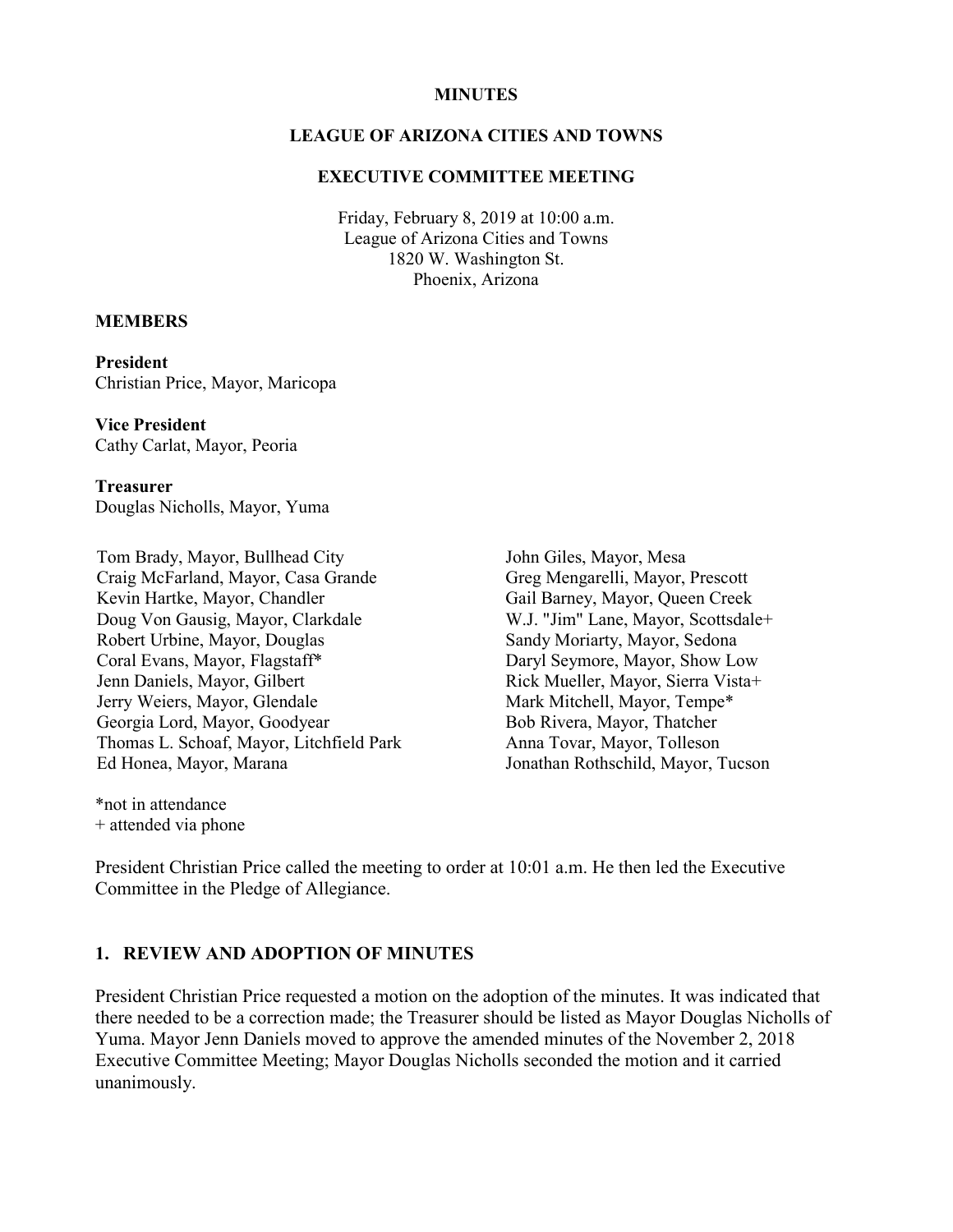### **2. NOMINATING COMMITTEE RECOMMENDATIONS FOR NEW EXECUTIVE COMMITTEE MEMBERS**

President Price invited Mayor Ed Honea, Nominating Committee Chair, to present on the Nominating Committee recommendations for new Executive Committee members. Mayor Honea let everyone know that there was a large number of applicants, making the decision difficult. The Committee selected five people to recommend to serve on the Executive Committee. Mayor Honea introduced the five recommended candidates for the Executive Committee: Mayor Craig McFarland of Casa Grande and Mayor Kevin Hartke of Chandler, who will both serve two-year terms; and Mayor Robert Uribe of Douglas, Mayor Greg Mengarelli of Prescott, and Mayor Sandy Moriarty of Sedona, who will serve one-year terms.

Mayor Ed Honea moved to approve the new members for the Executive Committee; Mayor Douglas Nicholls seconded the motion and it carried unanimously.

President Price welcomed the new members.

## **3. LEGISLATIVE POLICY OVERVIEW AND SESSION UPDATE**

President Christian Price welcomed League Executive Director Ken Strobeck to introduce League Legislative Director Nick Ponder to present on the Legislative Policy Overview and Session Update. Executive Director Strobeck also informed the Committee that the deadline for house bills to be introduced will be Monday, February 11.

#### **Wayfair**

Legislative Director Ponder informed the Committee that Wayfair does not have a bill number yet; Representative Ben Toma, sponsor of the pending bill, is expected to drop the bill today. Mr. Ponder reminded the Committee that this bill comes out of the Supreme Court case, South Dakota v. Wayfair. Prior to June of 2018 you could not tax sales of remote sellers coming into the state. If the company did not have a physical presence in Arizona, their products could not be taxed. The League has been working as a coalition with the Arizona Retailers Association, International Coalition of Shopping Centers and the counties, trying to bring the equity into Arizona. Mr. Ponder noted that there will be additional revenue for the cities but likely not as substantial as others have been saying. Others have quoted an increase of 293 million dollars, whereas the League has a calculation of approximately 85 million dollars.

### **Digital goods**

Mr. Ponder discussed the topic of digital goods. Senator Michele Ugenti-Rita is the sponsor for this bill which was introduced a few days ago. Last year's bill had eight new exemptions. Mr. Ponder noted they are unsure what the revenue impact will be but that the current legislation will software as a service. Software is currently considered taxable by the Department of Revenue. Although League staff does not know the exact impact, it is believed that the number will grow substantially. The League is going to oppose this piece of legislation.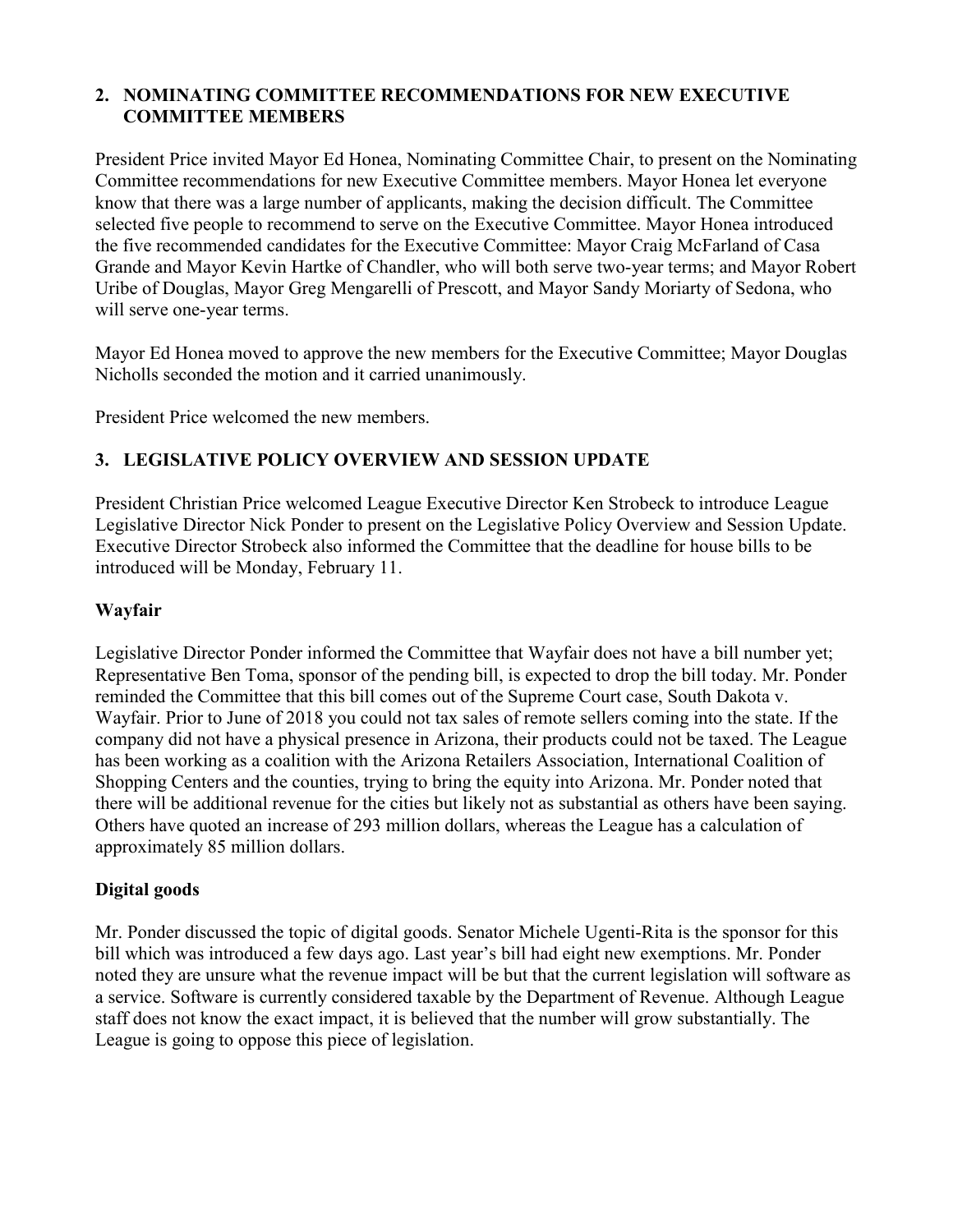## **Texting/Cell phone ban while driving**

Next, Mr. Ponder informed the board of a proposed bill to ban texting while driving. Mr. Ponder noted this is an important issue especially with the recent passing of a Salt River Police Officer. Mr. Ponder introduced Tom Savage, League Legislative Associate, to provide an update.

Legislative Associate Savage explained that there had been five proposed measures introduced at the Legislature to establish a state-wide ban for texting while driving or hands-free law. Some cities currently have an active ordinance prohibiting the use of cell phones or general hands-free. SB1165 is a new measure sponsored by Senator Brophy McGee. Of all the proposed bills, this bill is most agreeable to cities and towns. Mr. Savage went over the salient points of the legislation and noted that if passed, SB1165 would preempt any city/town ordinances in effect at the time. As this legislation moves forward League staff will keep our members up to date on its evolution.

Answering questions from Committee Members, Mr. Savage clarified that, as the legislation is currently written, a citation cannot be used against a person's insurance or have points counted against their license and that there are provisions to prevent law enforcement from taking possession of cell phones. He also clarified that this would be a primary offense.

President Price asked for a motion to support the texting/cell phone ban while driving Mayor Bob Rivera moved to approve; Mayor Kevin Hartke seconded the motion and it carried unanimously.

## **Tax Exemptions**

Mr. Ponder then presented on city tax codes. Representative Shawnna Bolick introduced a ban on food for home consumption tax. After calculations, that would be a \$115.8 million impact to the state. Some rural communities do not have a property tax, so a food tax is a substantial part of their budget. The League did an analysis of each member city to determine how much, if any, of their budget is comprised from food tax.

Mr. Ponder discussed another tax exemption of feminine hygiene products and formula, sponsored by Representative T.J. Shope. Mr. Ponder reminded the Committee that as exemptions are added to the retail base within the model state tax code, it would be required to conform anything that is a tax exemption in retail at the state level.

## **Highway Safety**

Mr. Ponder provided information about highway safety bills to the Executive Committee. There are several bills that either attempt to repeal the highway safety fee that was passed last year or bring it down to a number that was lower. These include SB1001, sponsored by Senator Michelle Ugenti-Rita and HB 2536 sponsored by Representative Noel Campbell. Both of these pieces of legislation are at the beginning stages of the process and the League will closely monitor them as they move through committees.

### **League Resolutions**

Mr. Ponder introduced Legislative Associate Alex Vidal to speak about the League Resolutions. Legislative Associate Vidal discussed the short-term rental resolution and legislation. The current legislation opposed allowing cities and towns to do any type of regulation for short-term rentals. The League has been working with Representative John Kavanagh on a bill and at this time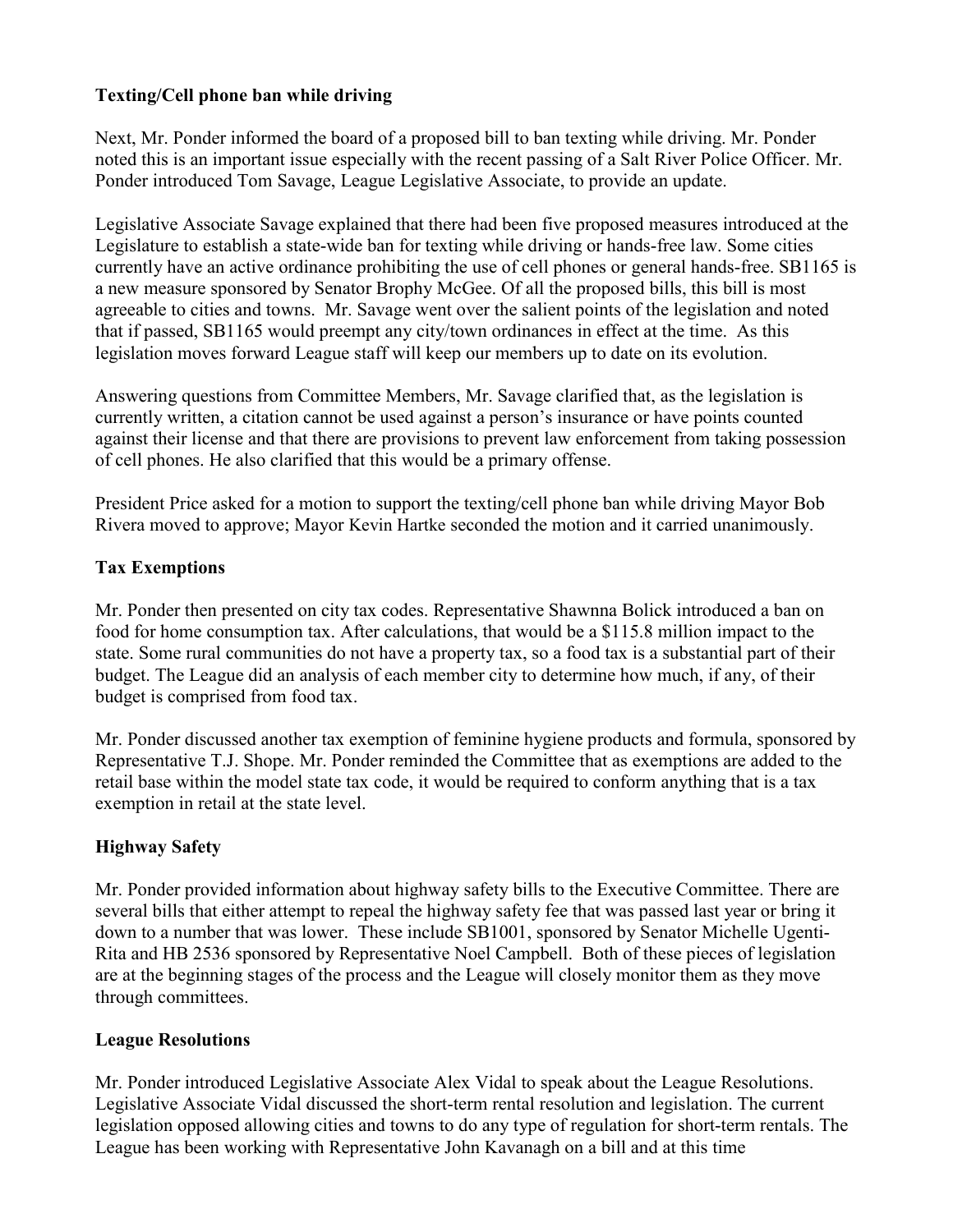Representative Kavanaugh is still in the process of getting signatures for this bill. The League will continue to work on this bill as the process moves forward.

The next item Mr. Vidal informed the Committee about was the resolution for protection against sexual orientation and gender identity. There is still some disagreement on what to include in this bill from lawmakers and at the time of this meeting it does not appear that the bill will be moving forward this year.

Mr. Vidal also discussed the State Liquor Board. Many jurisdictions have had complaints regarding concerns that the liquor board is not making decisions with thoughts about their impact on public safety. The City of Glendale has been working with the League on HB 2743, sponsored by Representative Anthony Kern, which will change the State Liquor Board, preserving a seat for the city and town elected officials or someone from the League to represent the cities and towns. This will be heard in Committee next week.

Mr. Vidal also discussed the affordable housing resolution. The idea is to establish a state tax credit. Right now, there is a federal low-income housing tax credit. What the proposed program will do is match what is being given at the federal level to help boost affordable housing. There are a lot of benefits for cities and towns with this bill and the League will be in support of this bill.

### **Other Activities**

Legislative Director Ponder finished up by, discussing Florence's pension transfer. In smaller cities that have part-time firefighter accounts, there is money left over from employees who do not vest so they will be able to take the leftover money and transfer it to PSPRS to help paydown unfunded liabilities. This was passed through Committee last week.

#### **Governor's Office**

President Price introduced Daniel Scarpinato, Governor's Chief of Staff, and Ben Blink, Policy Advisor, to talk about the Governor's priorities and answer any questions. Mr. Scarpinato discussed the positive increase in the budget, with a million-dollar surplus. There is an opportunity to make key investments which will have positive impacts on communities and position the state for any downturns. They want to continue collaborative work with the League and cities and towns. The Governor's proposal is to put a billion dollars in a rainy-day fund. This will help for the next downturn. Furthermore, this will allow for investments in K-12, protecting roads, and local communities. Mr. Scarpinato introduced Ben Blink as a resource for everyone regarding the budget.

Executive Committee members then asked Mr. Scarpinato questions regarding vacancies on important commissions and questions about the Drought Contingency Plan. Mr. Scarpinato answered questions and ended by stating that the Governor will be wanting to meet with local officials to discuss these issues further.

### **4. SOCIAL MEDIA PROGRAM OVERVIEW**

President Price welcomed Legislative Director Nick Ponder to provide an overview of the social media program. Mr. Ponder informed the Executive Committee that the League has established a social media program to educate legislators on important city and town issues as well as to recognize the impactful things cities and towns are doing to make Arizona a great place to work and live. This program will include fun, short and informative videos as well as posts to Facebook and Twitter. The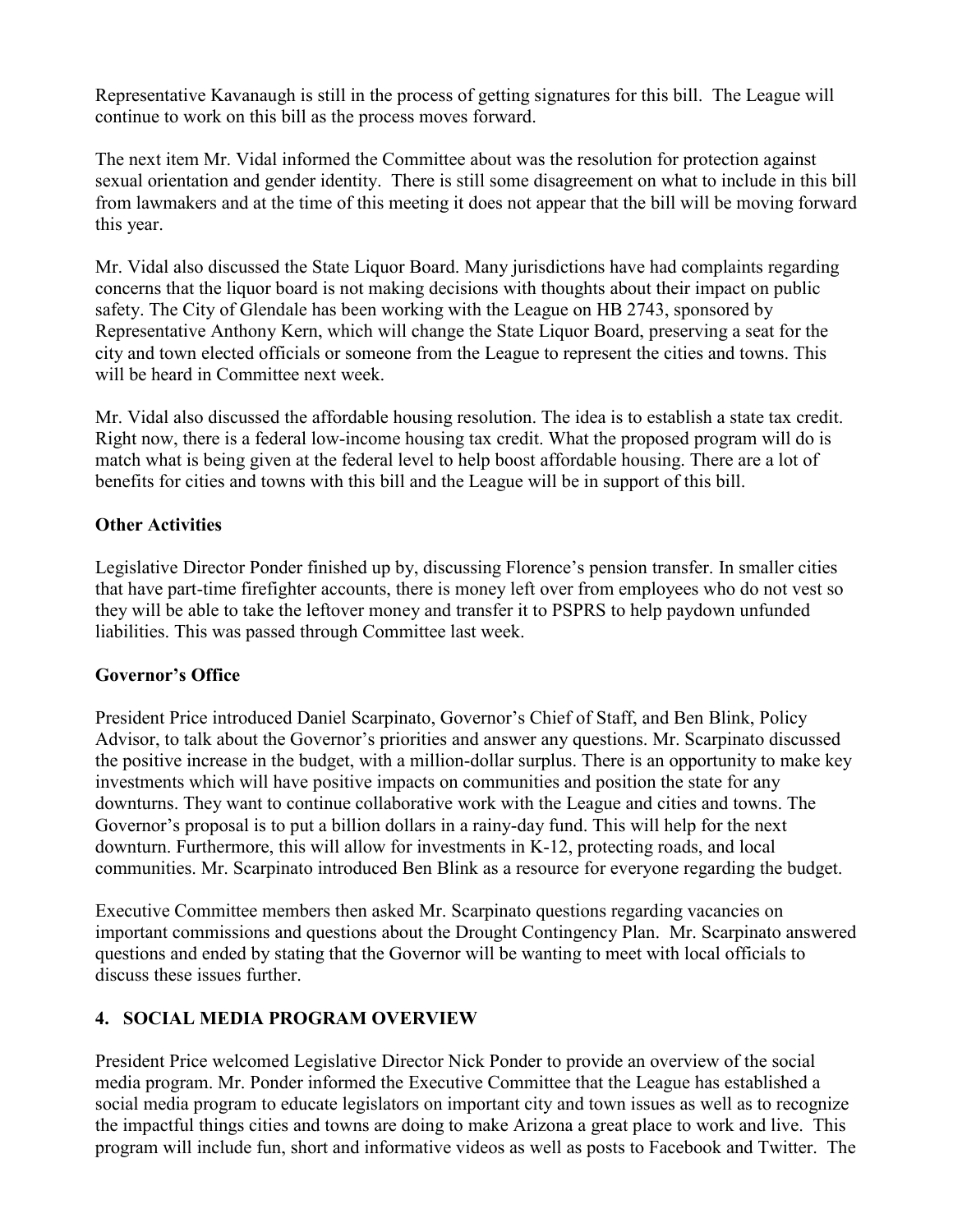social media program has been a great success and the League has seen a large increase in engagement since October when the program commenced.

Executive Director Ken Strobeck added that it is important for everyone to follow the League on Twitter to get the information out to your cities and towns.

## **5. LEGAL UPDATE**

President Price invited League General Counsel Christina Estes-Werther to provide a legal update. General Counsel Estes-Werther informed the Committee that an amicus brief was filed for the City of Peoria where The Goldwater Institute has sued the city for alleged misuse of statutory authorization relating to economic development, which they claim was violating the gift clause. The League objects to this argument. Mrs. Estes-Werther indicated that the decision will be forthcoming since the brief was filed December 21st.

Peoria Mayor Cathy Carlat noted this case involves Huntington University and giving them benefits when they moved into the city for consideration for jobs, paid from general fund money. The case is in the Court of Appeals because the city won in lower court.

Mrs. Estes-Werther brought up another amicus filed which touches on every public entity and was written on behalf of the state. This was arising out of the crash that happened on the I-10 ten years ago. The court waived the statute of limitations in this case, so the plaintiffs were allowed to file more than a year after the deadline. Since this impacts all cities and towns, the League wants to make sure the plaintiffs are following all the proper deadlines and giving proper notice of litigation. The second issue involves absolute immunity. As policy makers you get absolute immunity when making decisions, exercising discretion and contributing funds for a policy decision. The court decided the state did not have absolute immunity because they didn't specifically say there shouldn't have been a barrier at that median. The League is opposing this decision, saying that is not how cities and towns govern.

Mrs. Estes-Werther updated the Committee on Prop 126. This was on the state-wide ballot in November and prohibits new state and local taxes on services but there is no definition of service. Mesa, Scottsdale, Tempe, Flagstaff, Prescott and Sedona have contracted with a law firm to review that matter and how it might affect them personally since they have increased their taxes this past year. There is authorization to litigate but they are still examining what course of action they might want to take.

## **6. REPORT FROM BUGET SUBCOMMITTEE**

President Price welcomed Budget Subcommittee Chair and Litchfield Park Mayor Thomas Schoaf, to speak. Mayor Schoaf noted the Subcommittee was formed to see what the budget will look like before establishing dues. The Subcommittee met and went through the preliminary budget prepared by staff. There are no significant changes from last year. Because the City of Phoenix is no longer a member of the League, there needed to be a decision on how to cover the shortfall of their dues payment. The Subcommittee thought the most responsible way to cover it would be to split it across all cities and towns in a fair manner. The proposal will be a dues increase somewhere between 4-6%.

The Board questioned if Phoenix comes back, how it will affect this increase.

Mayor Schoaf answered that the dues will be adjusted again, by lowering, if Phoenix comes back.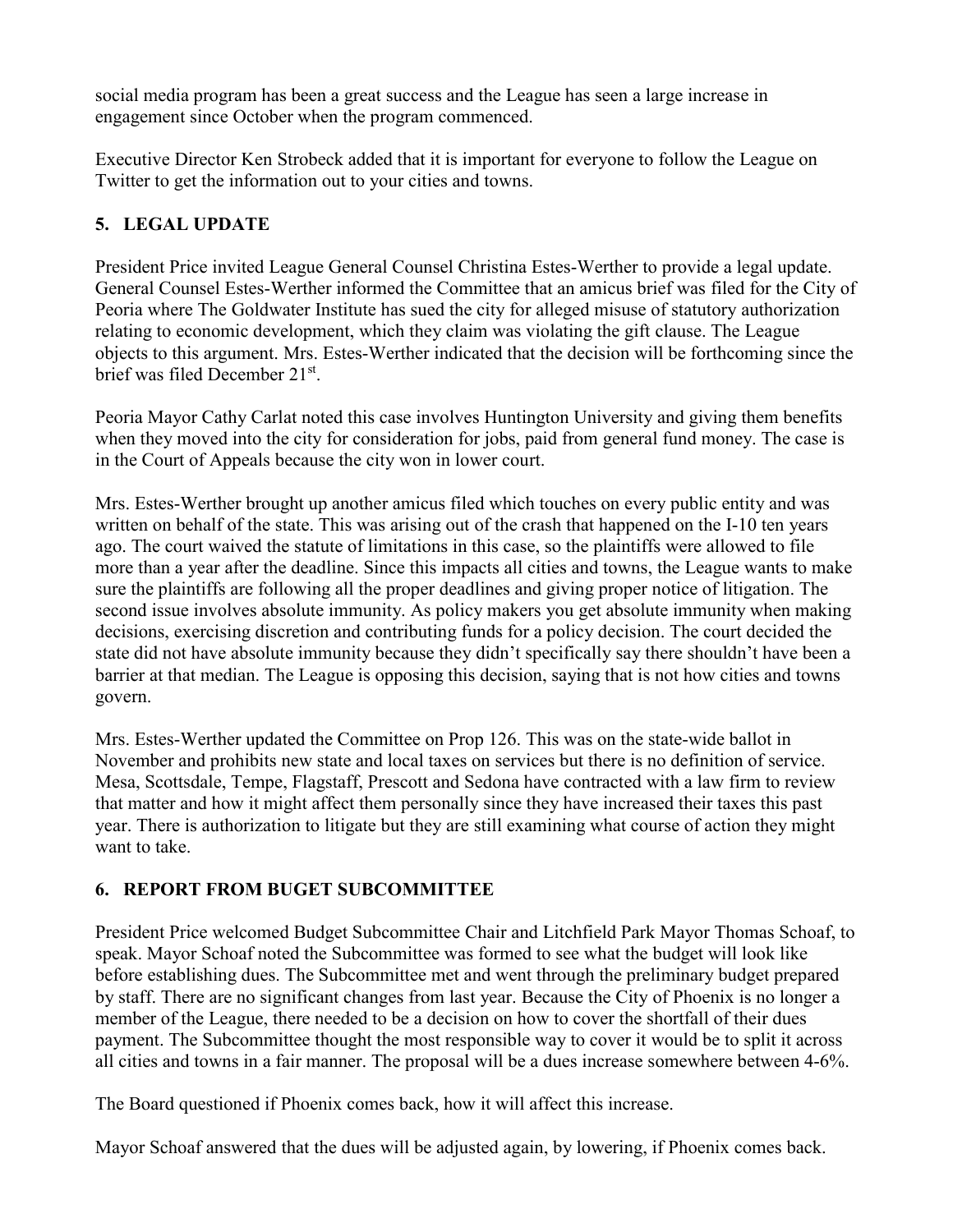Mayor Thomas Schoaf moved to approve the dues as presented in the packet, Mayor Ed Honea seconded the motion and it carried unanimously.

# **7. PROPOSED AUDIT FIRM CONTRACT**

President Price again asked Litchfield Park Mayor Thomas Schoaf to speak about this contract. Mayor Schoaf indicated that the Subcommittee looked at the audit costs to see if it would make sense to get a different auditor. They received proposals from seven different groups. CliftonLarsenAllen was significantly cheaper and committed to cycling through auditors so they wouldn't be the same every time. With this, the Subcommittee proposed using CliftonLarsenAllen for the auditors for the next contract cycle, which is three years.

Mayor Thomas Schoaf moved to approve the CliftonLarsenAllen as the auditors for the next three years, Mayor Jerry Weirs seconded the motion and it carried unanimously.

## **8. PROPSED LEAGUE BYLAWS**

President Price invited Executive Director Ken Strobeck to speak on the proposed League bylaws, which have been drafted. He indicated they needed to be reviewed and some language may need to be cleaned up. He reminded the Committee that the bylaws differ from the charter in that they can be changed from time to time by the Executive Committee whereas the charter can only be changed in a vote by the full membership at the Annual Conference.

The Committee decided to table the proposed bylaws to the next meeting, so they could examine the draft and submit any proposed changes in writing. Mayor McFarland motioned to table the bylaws for discussion at the next League Executive Committee Meeting, Mayor Schoaf seconded the motion and it carried unanimously.

### **9. PSPRS NOMINEES / RESOLUTIONS OF APPRECIATION**

President Price welcomed Executive Director Ken Strobeck to speak**.** Executive Director Strobeck mentioned there were openings on the PSPRS Board. Members are nominated by the League and one of the appointments has been made. There have also been three other names sent to the Speaker of the House for consideration of appointment. Speaker Bowers has not made an appointment yet; it is still pending.

Mayor Bob Rivera made a motion to approve resolutions of appreciation for individuals who served on the Board of Trustees of the Public Safety Personnel Retirement System, Mayor Thomas Schoaf seconded, and it carried unanimously.

## **10. IGA-DOR UPDATE**

President Price invited Tax Policy Analyst Lee Grafstrom to speak. Mr. Grafstrom discussed working on the TPT Administration IGA with the Department of Revenue (DOR). The IGA is a uniform agreement between the DOR and each individual city and town that covers all aspects of sales tax administration, licensing, audit and collection by the DOR on behalf of the cities and towns. Mr. Grafstrom indicated the renegotiation of this IGA started more than a year ago and the revised version will help the cities and the DOR to implement much improved tax practices. This negotiation is almost done; there are only a few corrections that still need to be made. One issue that has been